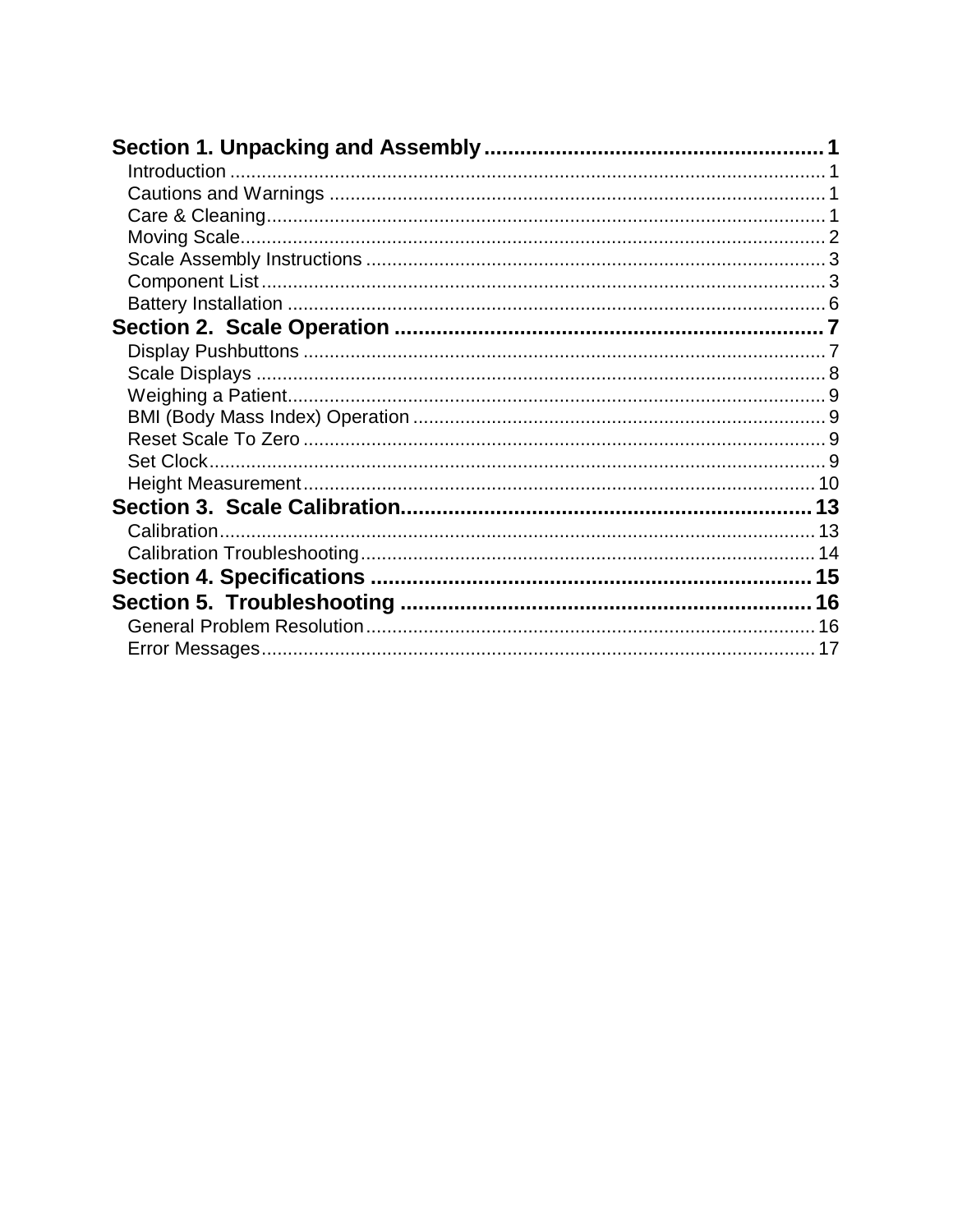# **Section 1. Unpacking and Assembly**

#### **Introduction**

Thank you for purchasing a Doran scale. This product has been designed with the highest level of technology. We are dedicated to deliver a superior product that will provide many years of trouble free service.

As an ISO9000 registered company, Doran Scales is dedicated to delivering products built with strict compliance to our high quality standards. If you have any questions regarding your scale, please contact Doran Scales, Inc.

#### **Cautions and Warnings**

Your new scale is a durable industrial grade product, but it is also a sensitive weighing instrument. Normal care should be taken when handling and using this product. Improper handling or abuse can damage the scale and result in costly repairs that may not be covered by the warranty. Please observe the following precautions to insure years of trouble free service from your new scale.

- Do not use sharp objects to press any of the buttons.
- Do not use the scale if the scale is damaged in any way.
- Do not leave patients unattended on the scale.
- Do not exceed the scale capacity.
- Do not drop the scale.
- Do not drop objects on the scale.
- When transporting, do not hit other objects, walls or doorframes with the scale.

#### **Care & Cleaning**

With reasonable care, this product will last for many years. Here are some tips to care for your scale. Failure to comply with these guidelines may void the warranty.

- Hand clean the scale base and indicator with a moist cloth.
- Only clean with a mild detergent.
- Do not get water inside the base or display.
- Do not use strong solvents or abrasive cleaners as this can damage the touch panel or other plastic parts.
- Do not immerse.
- Examine the scale periodically for damage and wear and tear before use.
- Remove batteries during long periods of non-use.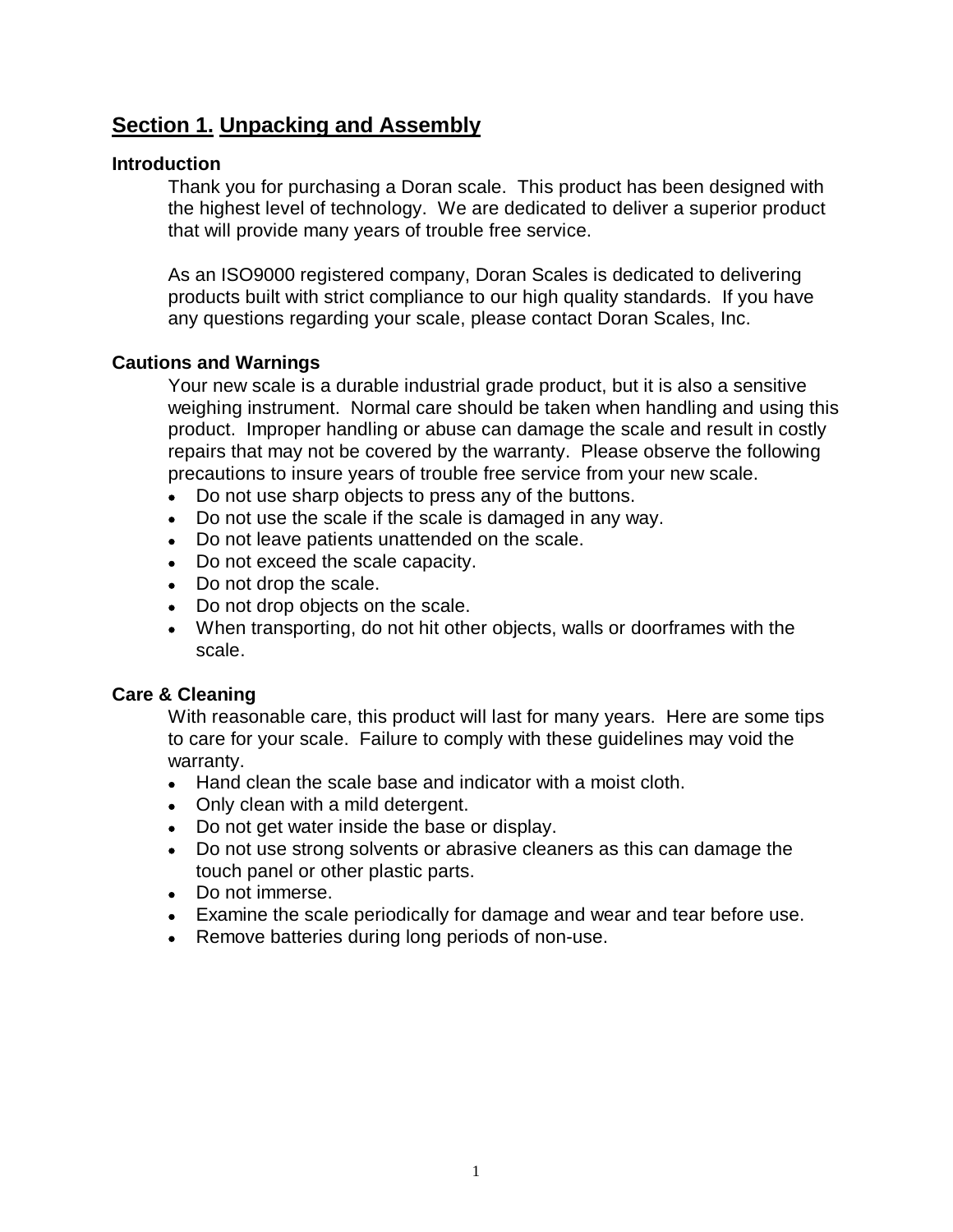#### **Moving Scale**

The scale has two wheels at the rear of the scale platform. Grasp the scale display neck just above the aluminum column and tilt the scale back towards you until only the wheels contact the floor. Use the wheels when moving the scale to prevent damage. Once the scale has been moved, press ZERO before weighing.

*NOTE: The DS5100 will automatically perform a zero function periodically. When moving the scale, it may perform an automatic zero, which will affect the accuracy of the weight reading. Be sure to zero the scale after it has been moved.*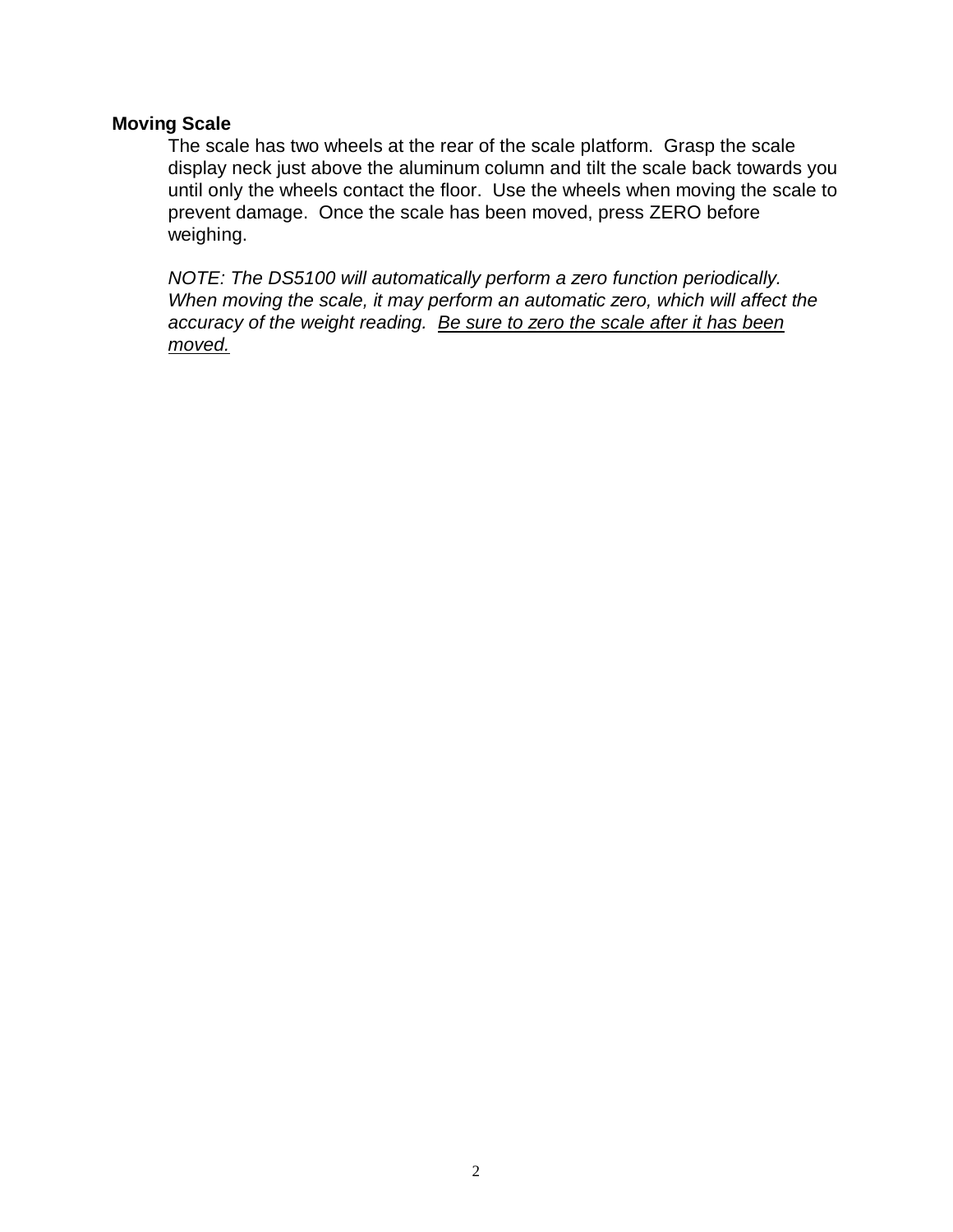#### **Scale Assembly Instructions**

Before assembly, ensure you have all the components below. If any items are missing, contact Doran Scales. Please be careful to follow all instructions. Improper assembly may void the warranty. If you notice any shipping damage, notify the shipper immediately. Be sure to retain all shipping materials in case the scale must be shipped elsewhere.

### **Component List**

- **1.** Indicator and Upper Tower
- **2.** Scale Platform
- **3.** Scale Platform Hand Nut
- **4.** Lower Tower
- **5.** Wire Harness
- **6.** Tower Hand Nut
- **7.** Lower Height Rod
- **8.** Upper Height Rod
- **9.** Height Rod Arm
- **10.** Height Rod Screw

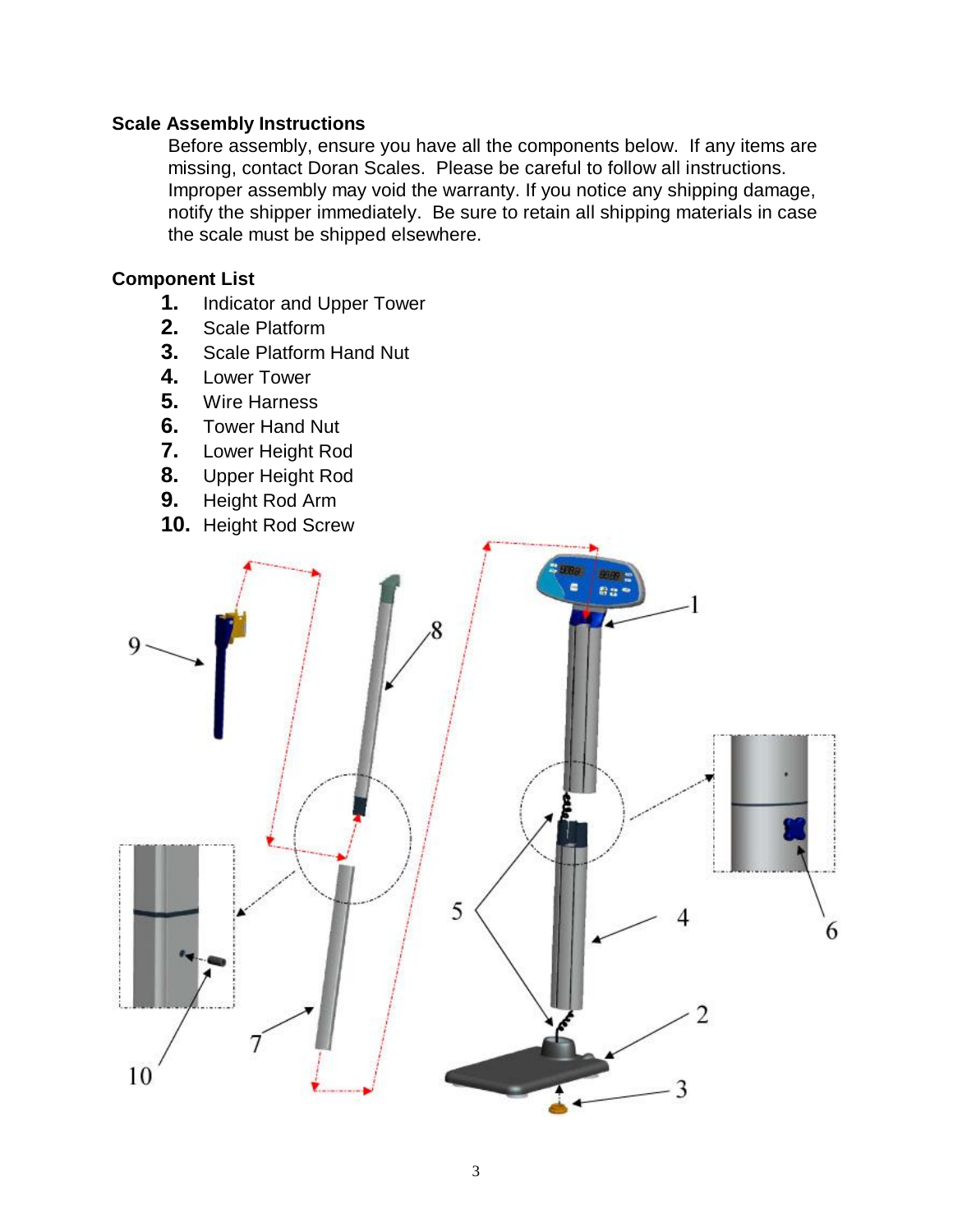1. Carefully remove the scale from the shipping carton. The Upper Tower (1), Lower Tower (4) and Scale Platform (2) are Connected by the Wire Harness (5) and must be removed for the packaging together.

*CAUTION: DO NOT PUT STRESS ON THE WIRE HARNESS WHEN REMOVING ITEMS FROM THE BOX.*

- 2. Insert the Lower Tower (4) into the Scale Platform (2). Carefully pull the wire harness from the top of the Lower Tower to prevent pinching the cable between the Lower Tower (4) and the Scale platform (2).
- 3. Hand tighten the Scale Platform Hand Nut (3) to the threaded rod on the bottom of the Scale Platform (2).



- 4. Place the Upper Tower (1) onto the Lower Tower (4). Be careful not to pinch the Wire Harness (5).
- 5. Hand Tighten the Tower Hand Nut (6).
- 6. Slide the Height Rod Arm (9) onto the Upper Height Rod (8) and snap into place. Be sure the tabs on the Upper Height Rod (8) are completely seated into the Height Rod Arm (9) slots and do not force into place.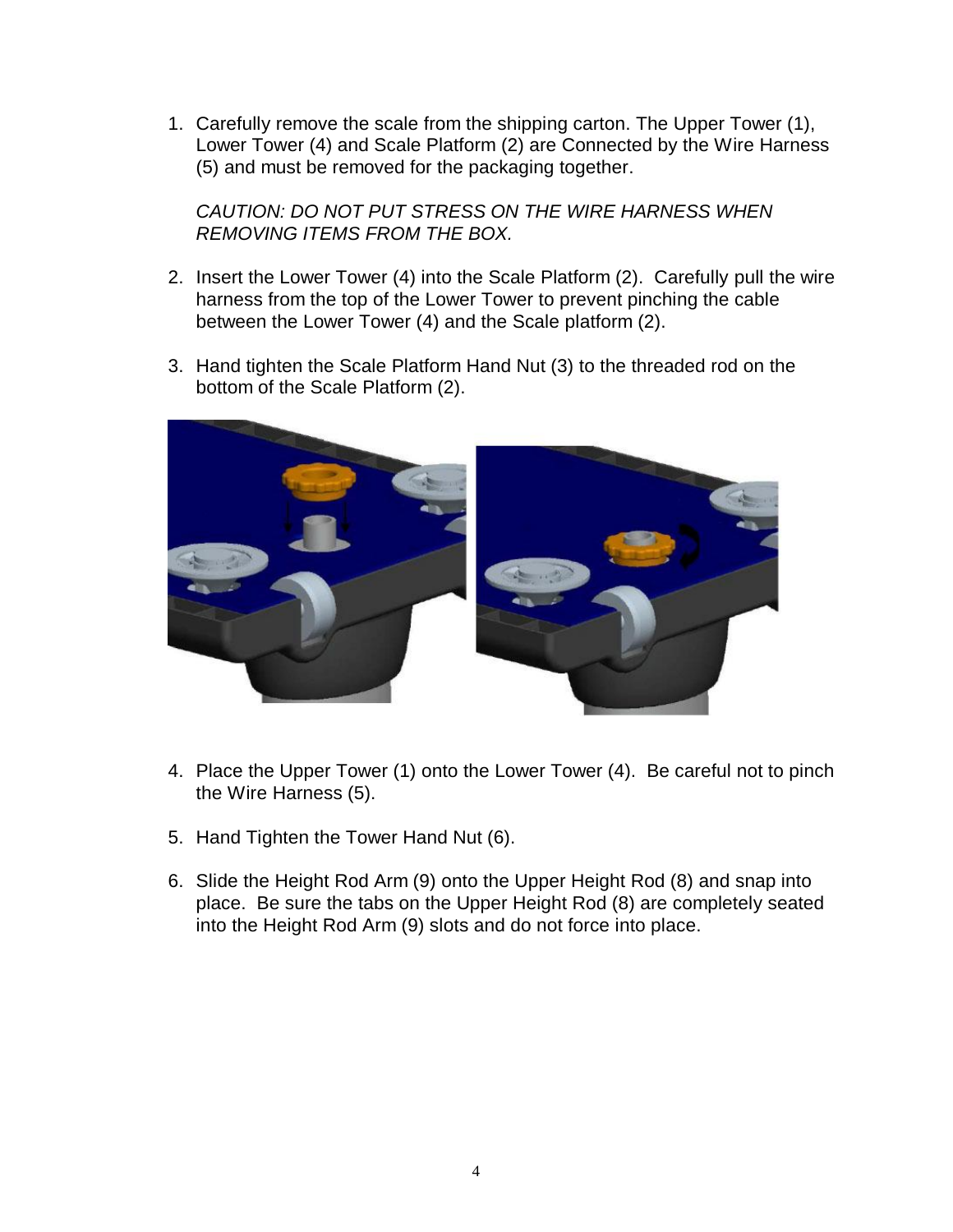

*NOTE: Proper installation of the Height Rod Arm (9) is shown above. The Upper Height Rod (8) tabs are engaged completely and the Height Rod Arm (9) tabs are inserted into the Upper Height Rod cap properly.*

- 7. Connect the Upper Height Rod (8) and the Lower Height Rod (7) and install the Height Rod Screw (10) and washer using a Phillips screwdriver.
- 8. Insert the Height Rod assembly into the opening at the top of the Indicator and Upper Tower (1)
- 9. Place the scale on a stable flat surface. The scale should rest evenly on all four feet.
- 10. Press ZERO and the scale is ready to weigh.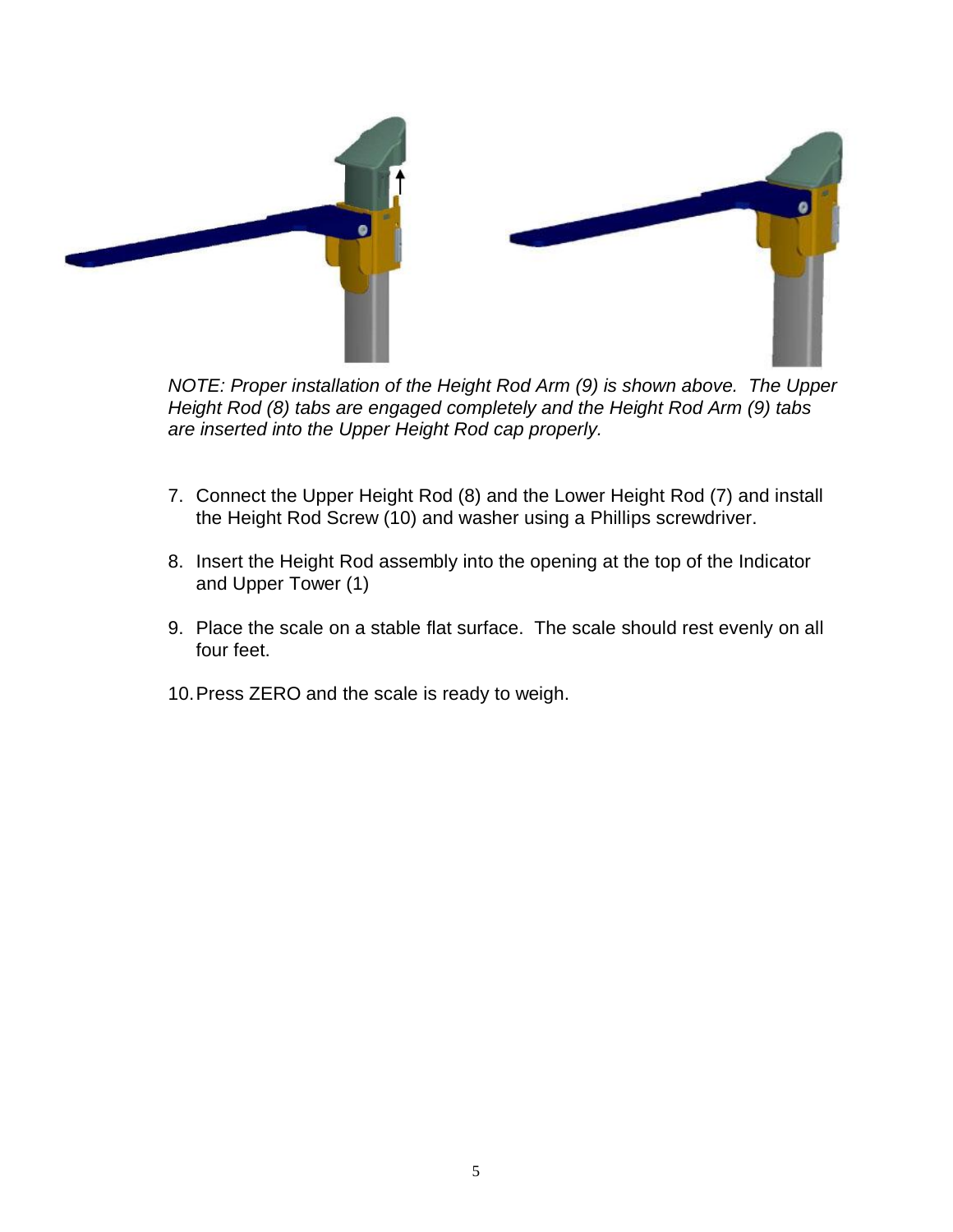#### **Battery Installation**

The DS5100 comes with a set of four C alkaline batteries. These batteries supply three year's of typical use. The batteries can be accessed at the rear of the scale display.

- 1. Press the button at the top of the battery compartment to release.
- 2. Slide the compartment upwards and remove the compartment from the scale.
- 3. Insert the new set of batteries with the correct polarity.
- 4. Reinsert the battery compartment and slide downwards until you hear a click.



**Fig. 1 Battery Compartment**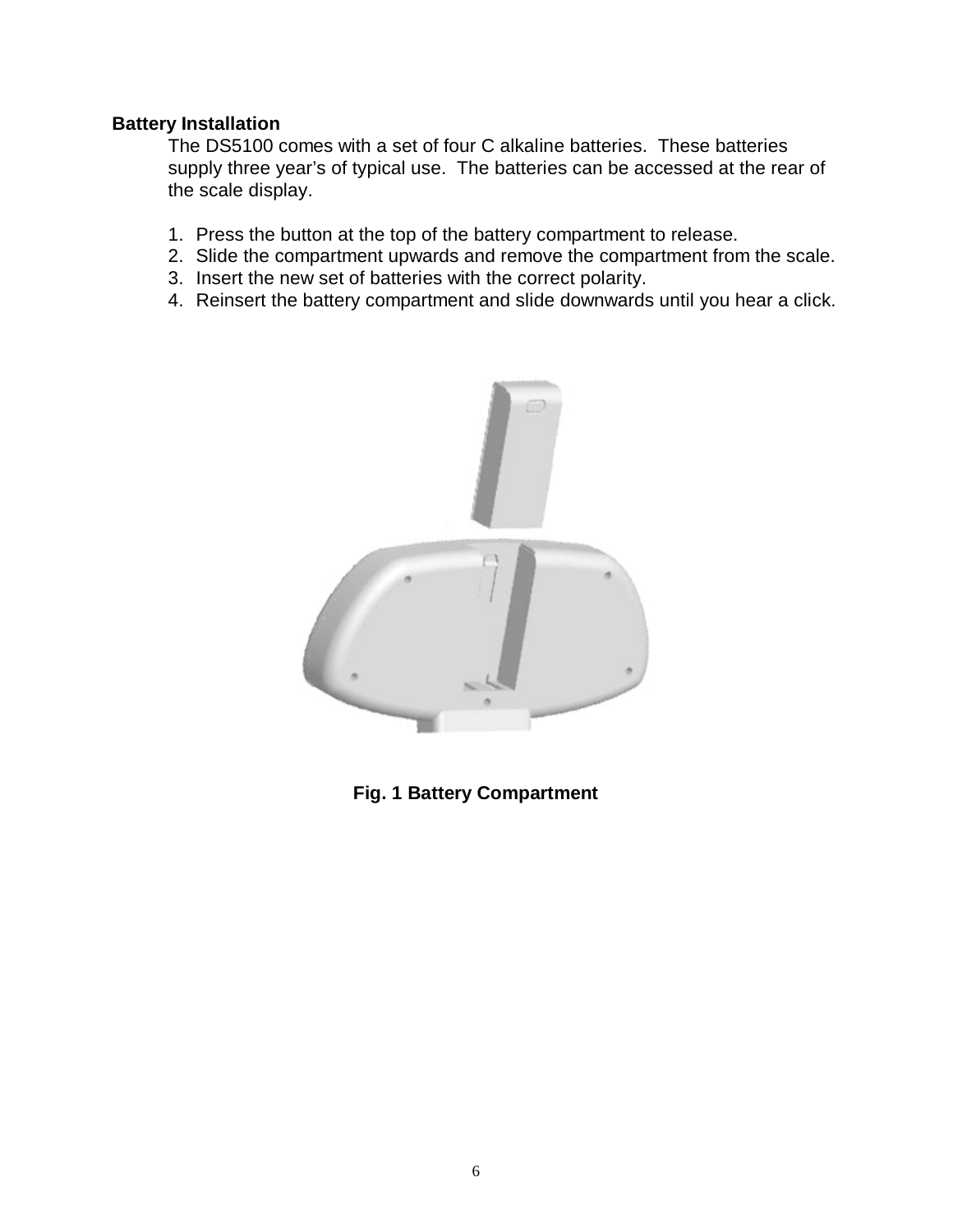# **Section 2. Scale Operation**



#### **Fig. 2 DS5100 Front Panel**

#### **Display Pushbuttons**

The Model DS5100 controls consist of ZERO, LB, KG, FT/IN, CM, CLOCK and BMI buttons. The display is used to provide weight indications and operator messages indicating scale operation.

#### **Power On/Off**

The scale automatically turns on when a patient stands on the scale. The scale has an Automatic Shutoff Timer that will power down the indicator when not in use.

#### **Zero**

When the zero button is pressed, the scale will be reset to zero weight. Use this function when the display is not reading zero when the scale platform is empty and after the scale has been relocated.

#### **Weight Units Select**

Press LB to weigh in pounds. Press KG to weigh in kilograms. The current unit will be displayed to the right of the weight digits.

#### **BMI Units Select**

Press FT / IN to enter patient height in feet and inches. Press CM to enter patient height in centimeters. The current unit will be displayed to the right of the height digits.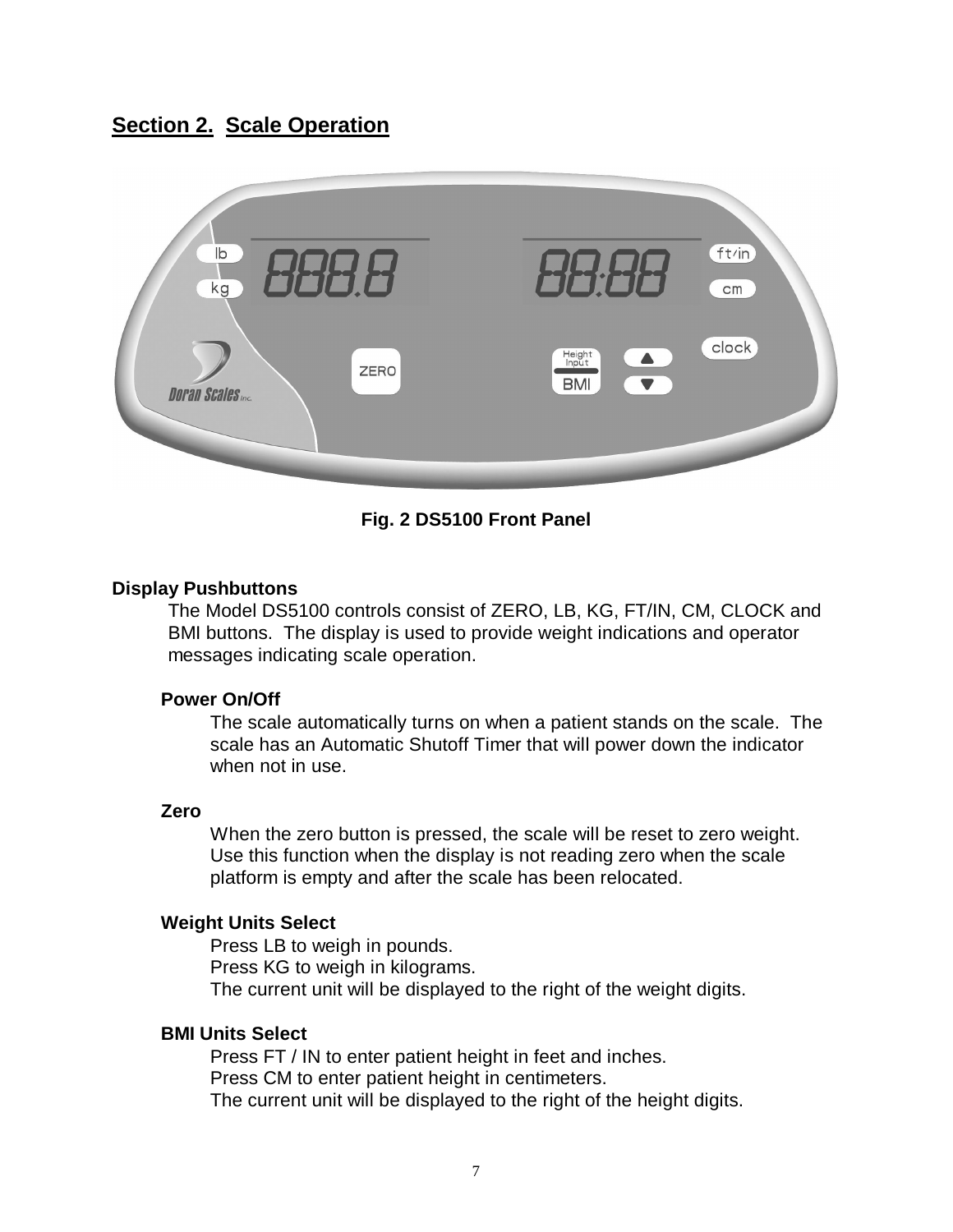#### **BMI**

Scale enters BMI mode. See instructions below.

#### **Clock**

Accesses clock settings. See instructions below.

#### **Scale Displays**

Two LCD displays are utilized to indicate Weight, BMI, Clock values as well as the current scale status.

#### **Weight Display**

The patient weight is displayed on the left LCD display.

#### **Hold**

Indicates a stable weight has been achieved and held on the display. This indicates an accurate weight has been achieved.

#### **Low Batt**

Indicates when the batteries require replacement.

#### **BMI / Clock Display**

The BMI height and BMI calculated values are displayed on the left LCD in BMI mode. When not in the BMI mode, the left LCD will display the current time.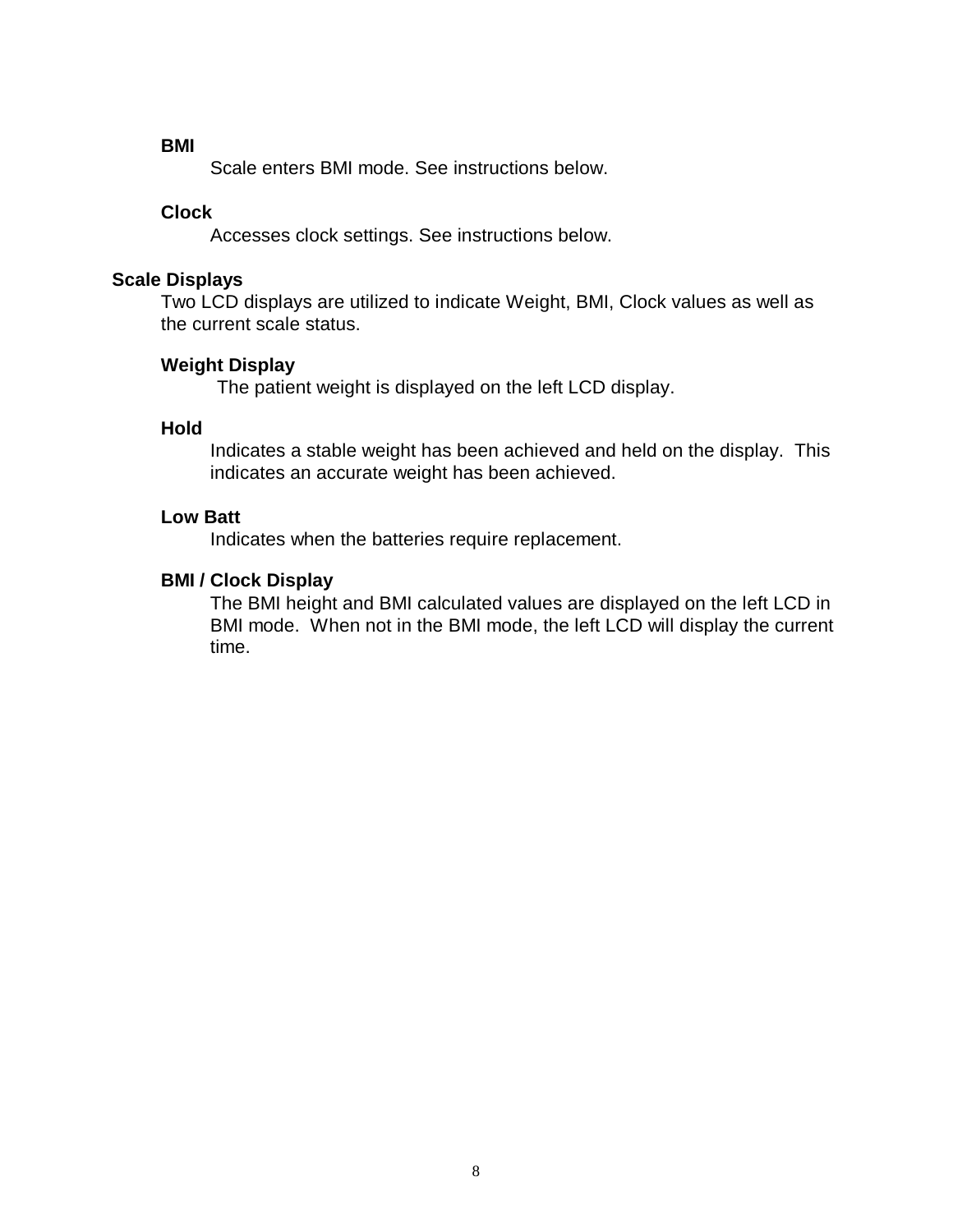#### **Weighing a Patient**

- 1. Step on the scale and stand still.
- 2. When a stable weight is reached the display will lock and the HOLD annunciator will be displayed.
- 3. The weight will be displayed until the scale automatically shuts off.

#### **BMI (Body Mass Index) Operation**

- 1. Step on the scale and stand still.
- 2. When a stable weight is reached the display will lock and the HOLD annunciator will be displayed.
- 3. Press BMI.
- 4. The height will flash on the right display.
- 5. Adjust the height with the up and down arrows and press BMI to accept the current height.
- 6. The patient weight and BMI value will be displayed until the scale automatically shuts off.

#### **Reset Scale To Zero**

- 1. Clear the scale platform.
- 2. Press ZERO.
- 3. The display will show dashes.
- 4. When scale becomes stable, the display will read zero.

#### **Set Clock**

- 1. Press and Hold the CLOCK button.
- 2. When the display reads  $24Hr$  or  $12Hr$ , release the CLOCK button.
- 3. To select 12 hour or 24 hour mode, press the up arrow button.
- 4. Press CLOCK to select the displayed hour format.
- 5. The hour digit(s) will flash.
- 6. Use the up and down arrow keys to enter the correct hour.
- 7. Press CLOCK to accept the current hour value.
- 8. The minute digits will flash.
- 9. Use the up and down arrow keys to enter the correct hour.
- 10. Press CLOCK to accept the current minute value and exit the clock mode.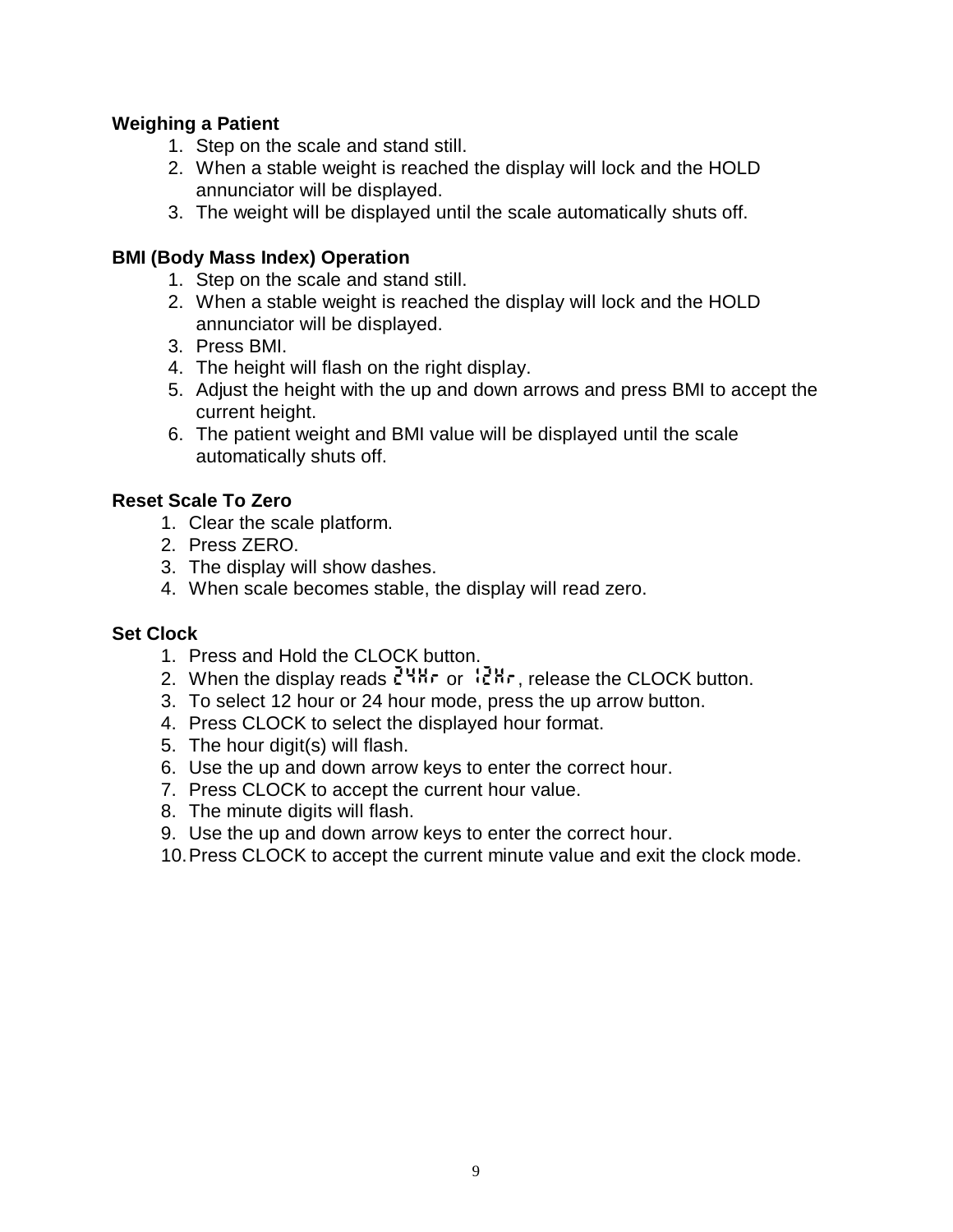#### **Height Measurement**

When moving the height rod arm, lift the arm upwards until you hear a click. Grasp the arm at the point closest to the hinge of the height rod arm. Improper use of the height rod arm may void the warranty.



**Fig. 3 Proper use of the height rod arm Fig. 4 Improper use of the height rod arm**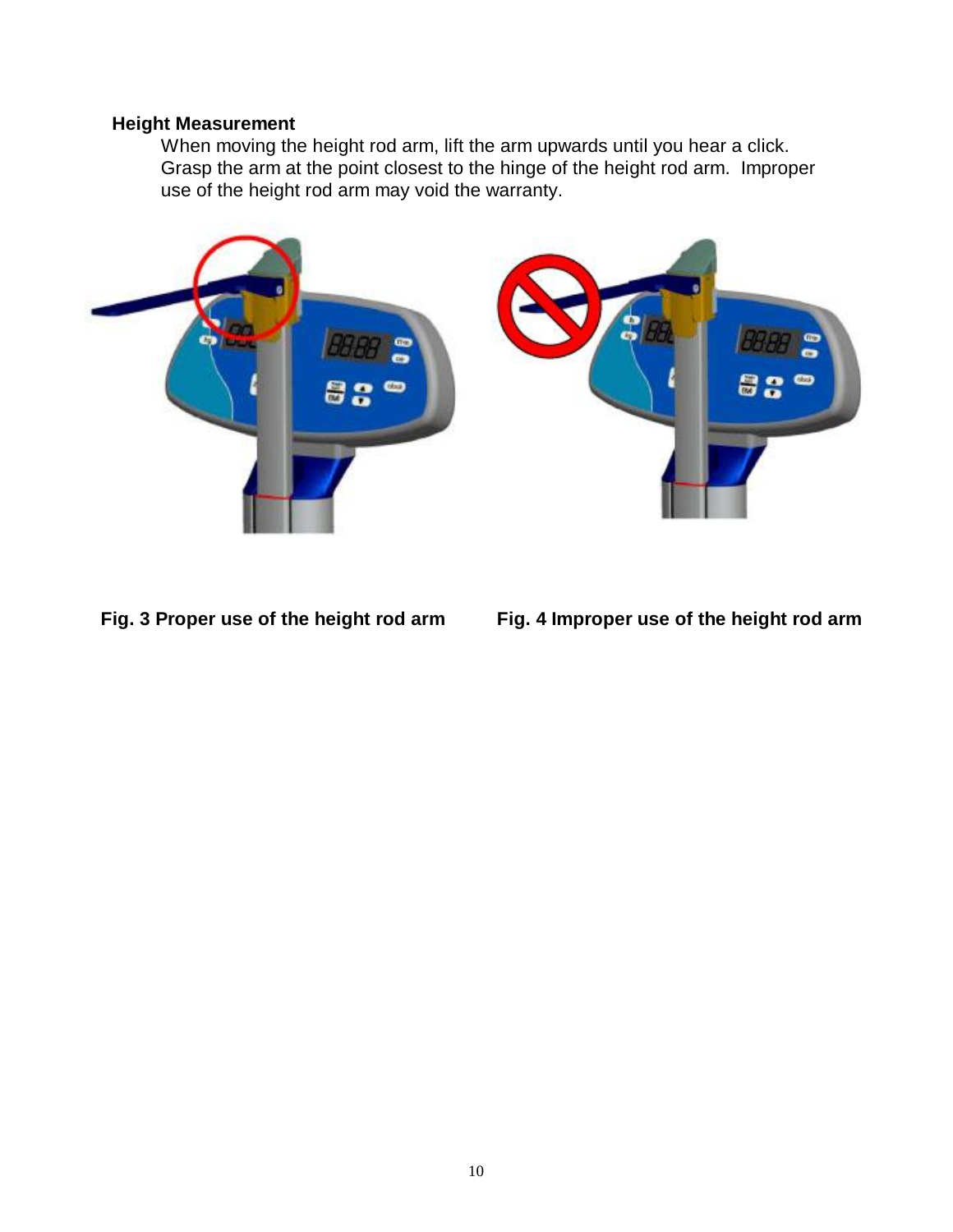# **To measure a height 43.25" (110cm) or LOWER**

- 1. Extend the Height Rod Arm.
- 2. Step onto the scale.
- 3. Adjust the Height Rod Arm until it touches the top of the patient's head.
- 4. The height reading is indicated by the bottom of the Height Rod Arm as shown below.

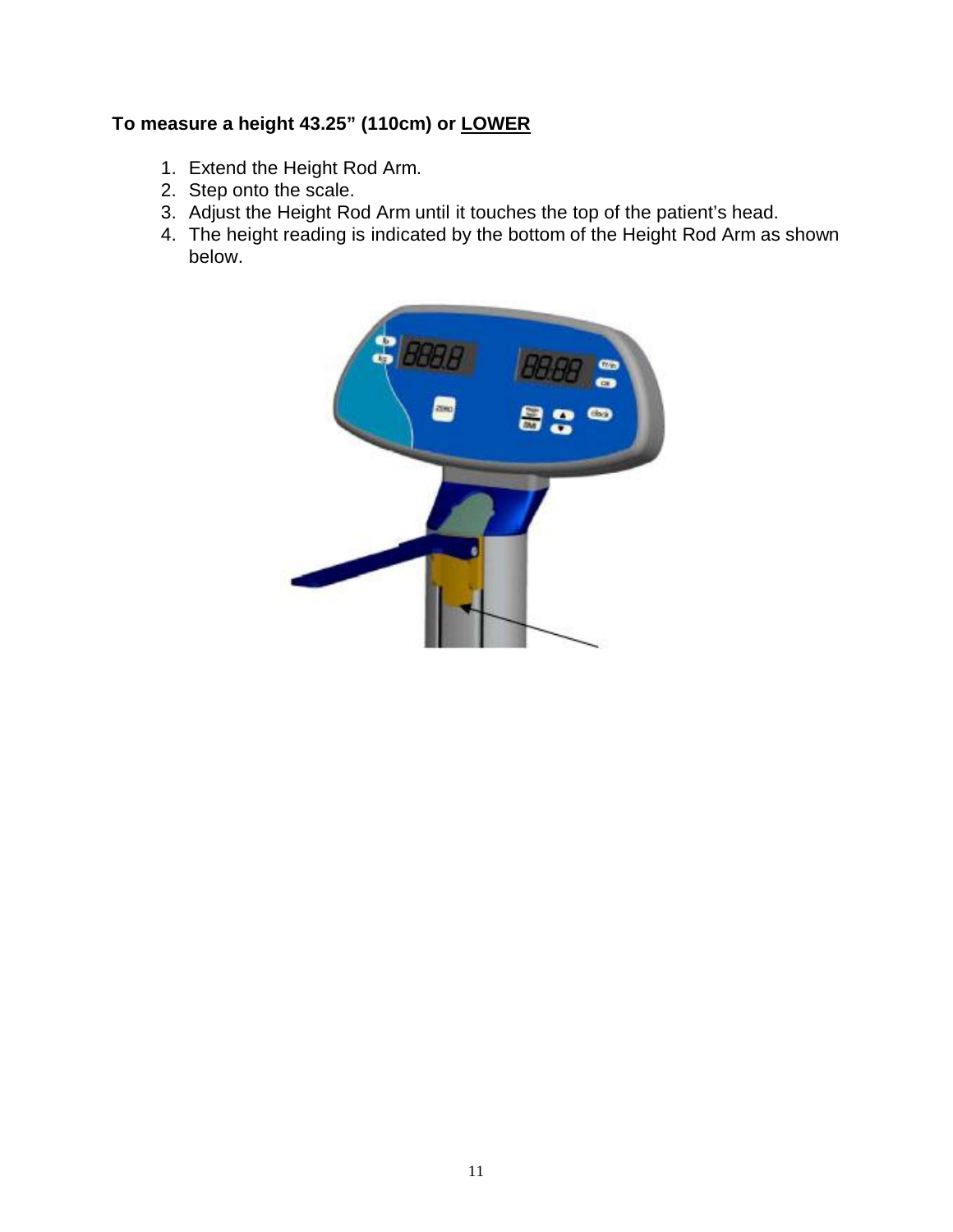## **To measure a height ABOVE 43.25" (110 cm)**

- 1. Extend the Height Rod Arm.
- 2. Pull the Height Rod Arm above the height to be measured.
- 3. Step onto the scale.
- 4. Adjust the Height Rod Arm until it touches the top of the patient's head.
- 5. The height reading is indicated by the height reading above the stationary plastic indicator.

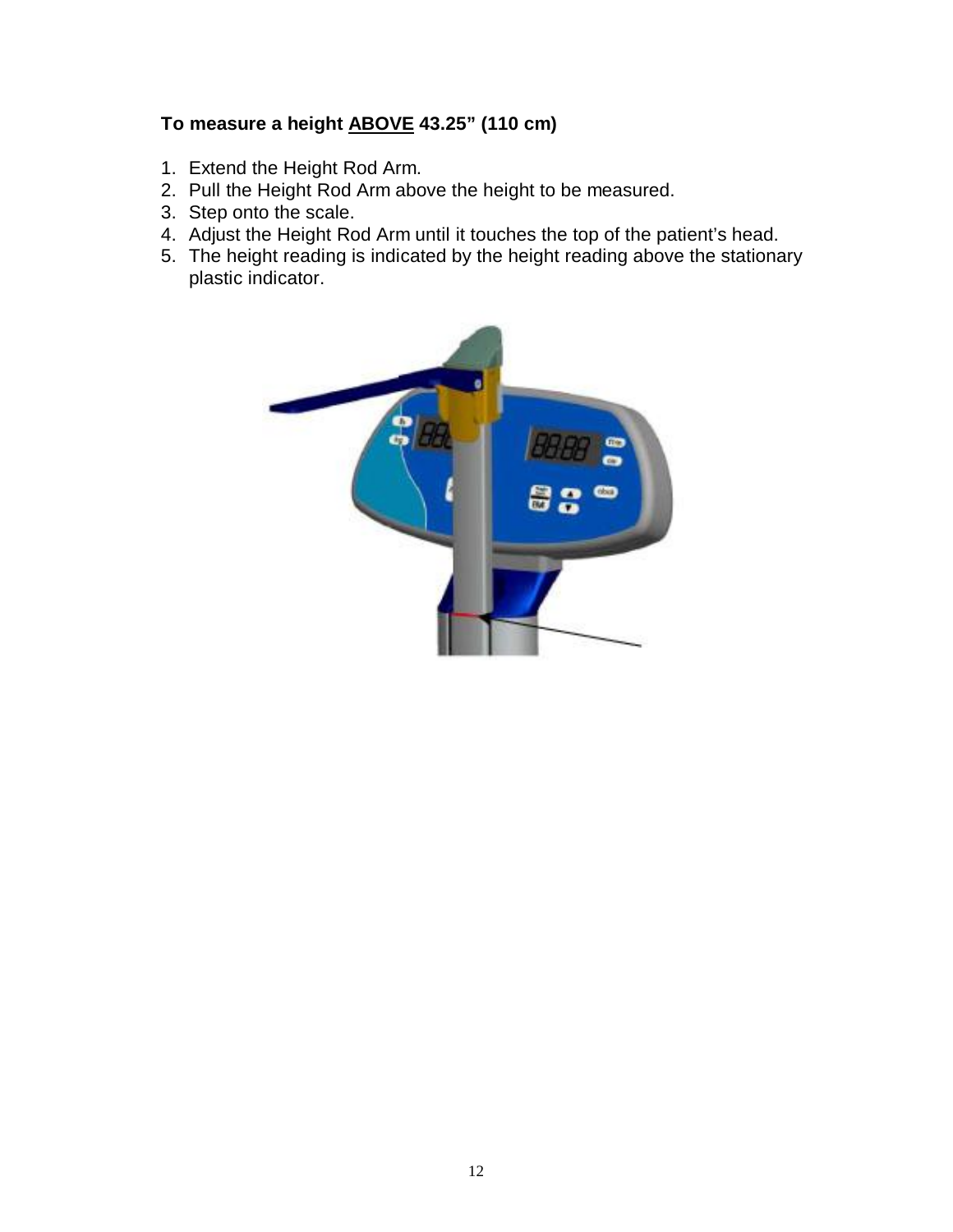# **Section 3. Scale Calibration**

#### **Calibration**

*CAUTION: Scale calibration requires a full set of certified weights up to 400lb or 200kg. Calibrating this scale improperly will void the warranty and will require field service or return of the scale to the factory.*

At any time to exit calibration without saving, press kg.

- 1. To calibrate in pounds press LB, to calibrate in kilograms press KG
- 2. Simultaneously press and hold the LB and ZERO buttons for two seconds.
- 3. Release both buttons when the display will reads 0 lb or 0 kg. *NOTE: To exit calibration without saving, press KG.*
- 4. Remove all weight from scale platform and press ZERO *NOTE: During calibration be sure vibration and air currents are not present.*
- 5. Once the zero calibration is successful, the display will read 100 lb (50kg).
- 6. Place 100 lb (50 kg) on the scale and press ZERO.
- 7. When successful, the display will read 200 lb or 100 kg.
- 8. Place 200 lb (100 kg) on the scale and press ZERO.
- 9. When successful, the display will read 300 lb or 150 kg.
- 10. Place 300 lb (150 kg) on the scale and press ZERO.
- 11. When successful, the display will read 400lb or 200 kg.
- 12. Place 400 lb (200 kg) on the scale and press ZERO.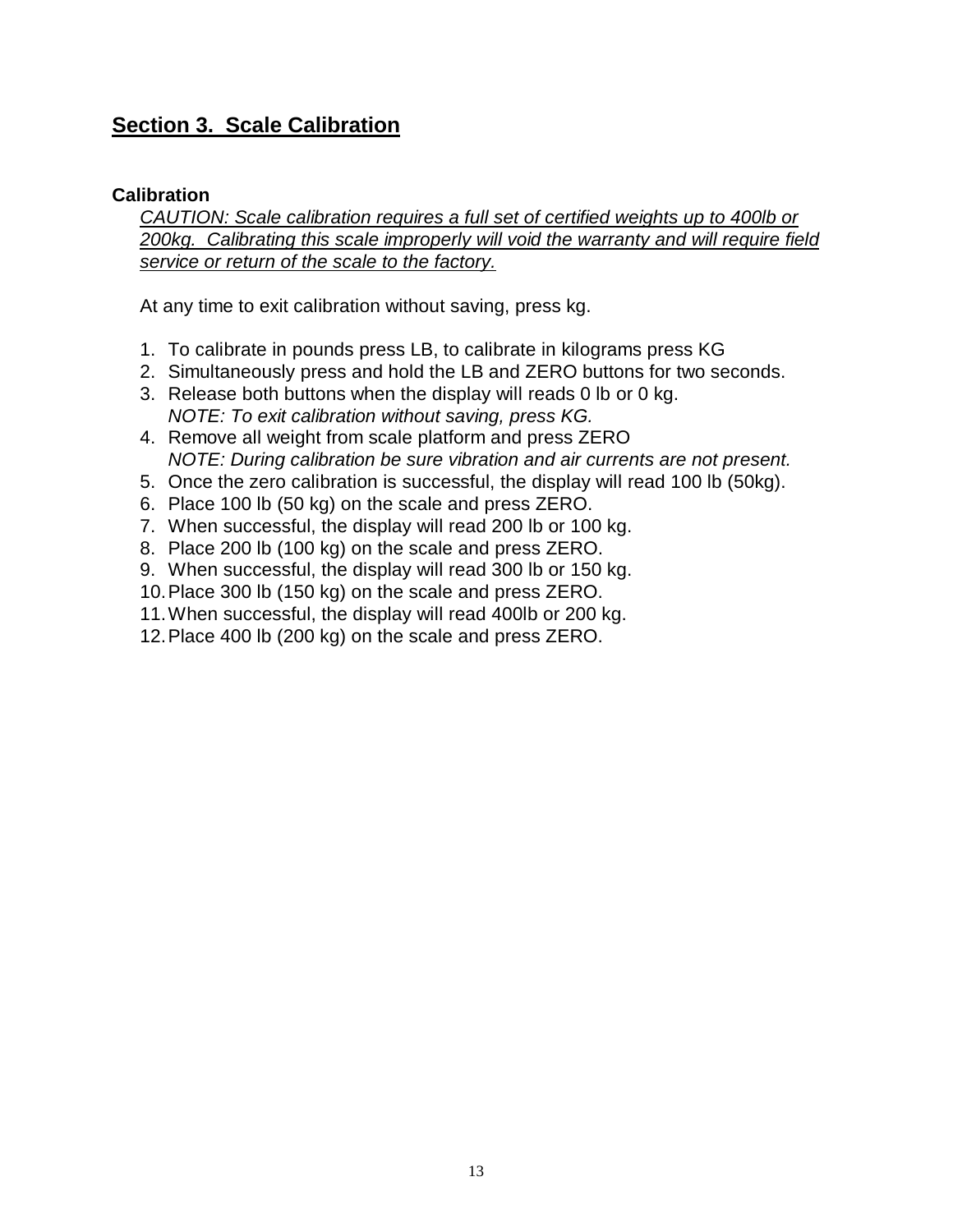#### **Calibration Troubleshooting**

If  $\epsilon$  <sup>0</sup> appears on the display during step 4, the calibration zero is out of range. Remove all weight from the platform and press BMI to perform the zero calibration again. If this error persists, consult the raw counts table below.

If  $\frac{5}{5}$  appears on the display during step 6,8,10 or 12, the span calibration is out of range. Place the proper weight on the platform and press BMI to perform the span calibration again. If this error persists, consult the raw counts table below.

To Access Raw Counts:

- 1. Simultaneously press and hold the LB and ZERO buttons for two seconds.
- 2. When both buttons are released, the display will read 0 lb or 0 kg.
- 3. Press LB and the RAW A/D count is displayed.
- 4. Apply test weights and compare results to the table below.
- 5. Press KG to exit.

The following table shows the acceptable Raw Counts for no load and each calibration point. If the scale's raw counts are not within the ranges specified in the following table, contact Doran's Technical Assistance department at 800-264-4107.

| <b>Calibration Requirements in Raw</b><br>Counts |                 |                 |
|--------------------------------------------------|-----------------|-----------------|
|                                                  | Minimum         | Maximum         |
| <b>Zero Calibration Point</b>                    | 200             | 20,000          |
| 100 lb (50 kg)                                   | 7,328 (8,080)   | 10,992 (12,120) |
| 200 lb (100 kg)                                  | 14,656 (16,160) | 21,984 (24,240) |
| 300 lb (150 kg)                                  | 21,984 (24,240) | 32,976 (36,260) |
| 400 lb (200 kg)                                  | 29,312 (32,320) | 43,968 (48,480) |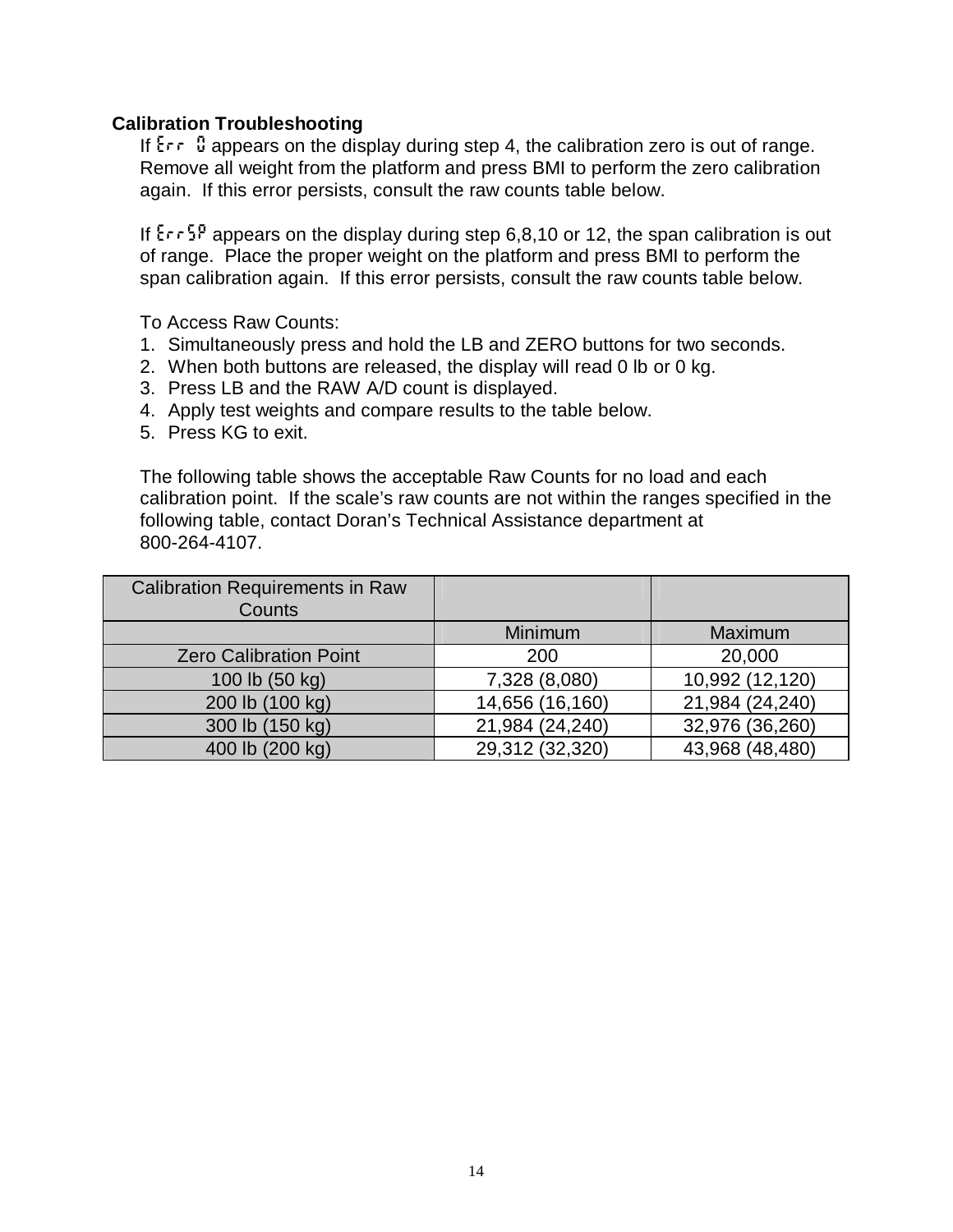# **Section 4. Specifications**

| <b>Scale Dimensions</b>    | 22.6" L x 15" W x 54" H                            |
|----------------------------|----------------------------------------------------|
| <b>Platform Dimensions</b> | 15" L x 13" W x 2" H                               |
| Power                      | 4 C Alkaline Batteries                             |
|                            | Four year battery life in typical<br>applications. |
| <b>Displayed Units</b>     | lb, kg                                             |
| Capacity                   | 500 x 0.1 lb                                       |
|                            | 200 x 0.05 kg                                      |
| Construction               | <b>ABS Plastic Housing</b>                         |
|                            | Aluminum Tower and Height Rod                      |
|                            | Mild Steel and Plastic Platform                    |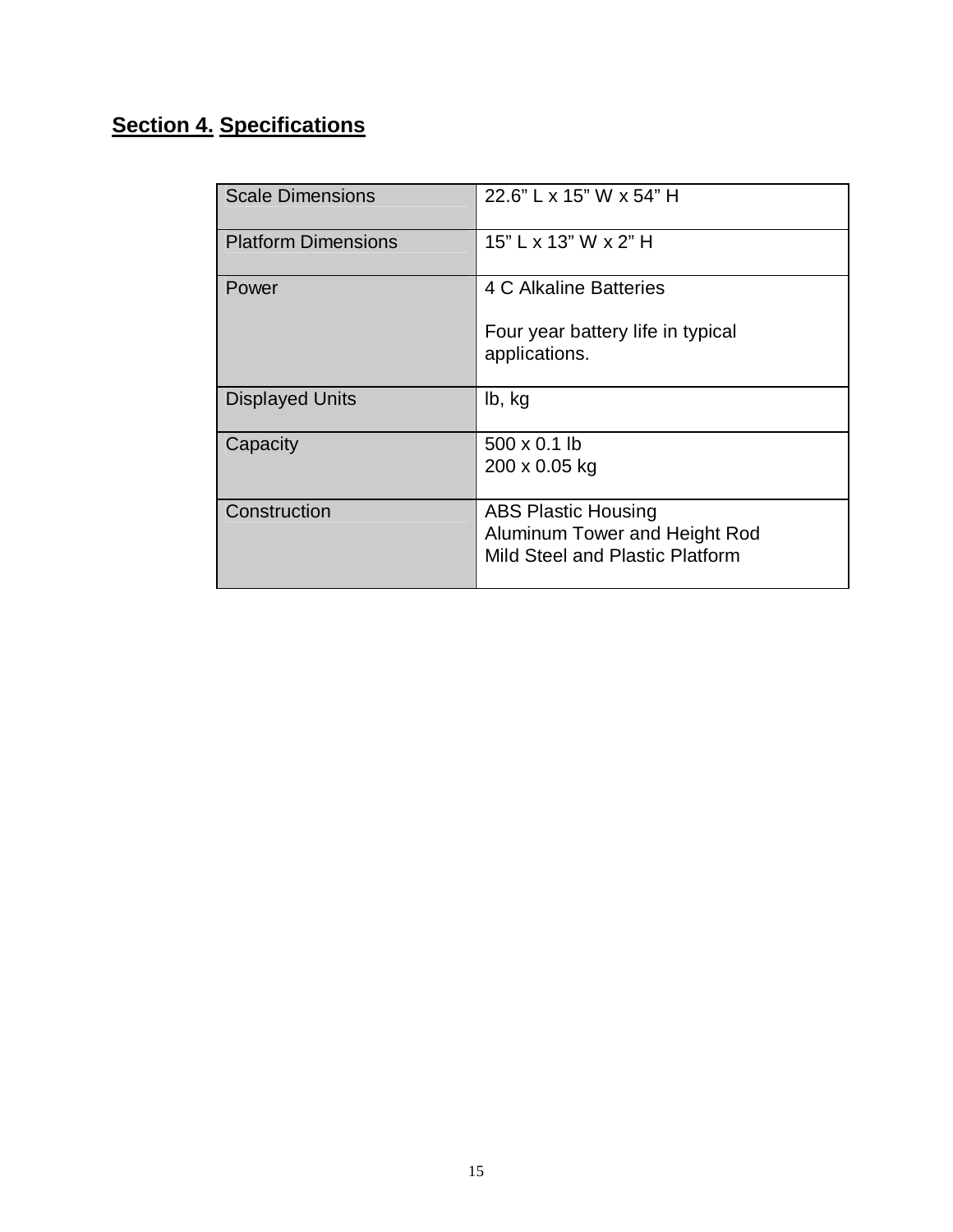# **Section 5. Troubleshooting**

## **General Problem Resolution**

| <b>Problem</b>                                                                                | <b>What to Do or Check</b>                                                                                                                                                           |
|-----------------------------------------------------------------------------------------------|--------------------------------------------------------------------------------------------------------------------------------------------------------------------------------------|
| Scale will not turn on when buttons<br>are pressed or when a patient stands<br>on the scale.  | Check the battery compartment to be sure<br>the batteries are installed with the correct<br>polarity.                                                                                |
|                                                                                               | Ensure that the battery compartment is<br>installed properly and is pushed fully into<br>place.                                                                                      |
|                                                                                               | The scale requires XX Ib to turn on when<br>stepped on. For a lighter weight press<br>ZERO and have the patient stand on the<br>scale platform before the scal display<br>times out. |
| Weight reading will not repeat or<br>scale does not return to zero when<br>weight is removed. | Person or object other than that being<br>weighed is touching the scale.                                                                                                             |
|                                                                                               | Verify that there is nothing caught in the<br>feet area of the platform or interfering with<br>the feet.                                                                             |
| Scale overloads before scale<br>capacity is reached.                                          | Verify scale calibration is correct. If<br>problem persists, recalibrate the scale.                                                                                                  |
| Scale will not come to zero when the<br>ZERO button is pressed.                               | Make sure that the scale is stabilizing.<br>After pressing the ZERO button, the scale<br>should zero as soon as it becomes stable.                                                   |
| Weight readings are not correct.                                                              | Verify the scale calibration with an<br>accurate test weight. If the readings are<br>not correct, recalibrate.                                                                       |
|                                                                                               | Be sure the platform is on a flat surface<br>and all four feet are touching the surface.                                                                                             |
| Scale drifts off zero.                                                                        | Check for air currents and/or vibration<br>around the scale.                                                                                                                         |
| Scale shuts itself off prematurely.                                                           | Install a new set of batteries.                                                                                                                                                      |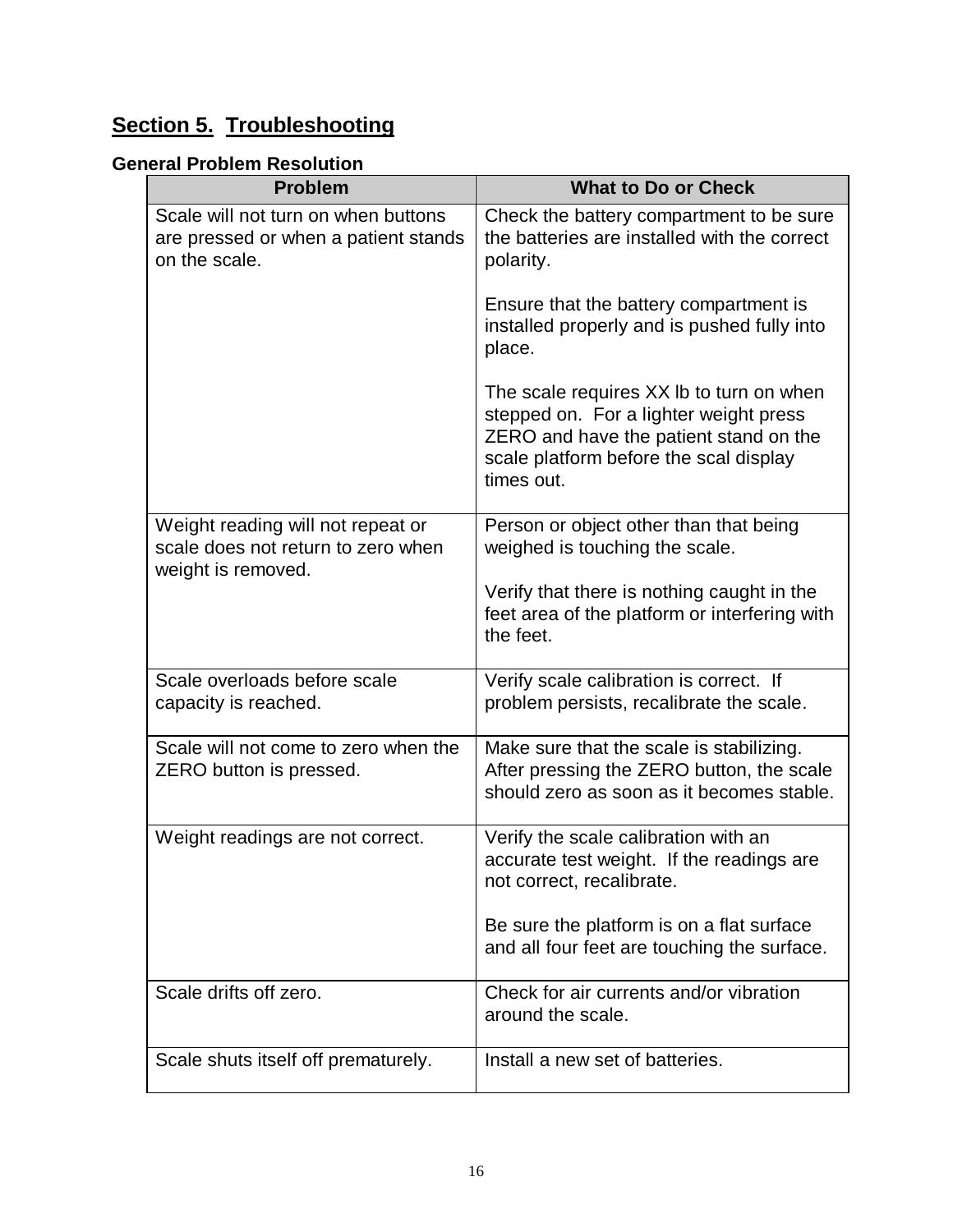# **Error Messages**

| <b>Error Message</b> | <b>What to Do or Check</b>                                                                                                                                                                                                             |
|----------------------|----------------------------------------------------------------------------------------------------------------------------------------------------------------------------------------------------------------------------------------|
| Er EP                | The setup parameters loaded in nonvolatile<br>memory have become corrupted.                                                                                                                                                            |
|                      | If this problem persists, contact Doran Technical<br>Support for assistance.                                                                                                                                                           |
| Er Ad                | The A/D communication is not detected. Ensure the<br>wire harness was not pinched during assembly.                                                                                                                                     |
|                      | If this problem persists, contact Doran Technical<br>Support for assistance.                                                                                                                                                           |
|                      | The calibration zero is out of range.<br>Error is displayed after a zero calibration attempt.                                                                                                                                          |
| Err D                | Refer to the Calibration Troubleshooting section for<br>additional information. If this problem persists,<br>contact Doran Technical Support for assistance.                                                                           |
|                      | The span calibration is out of range.<br>Error is displayed after a span calibration attempt.                                                                                                                                          |
| Err5P                | Refer to the Calibration Troubleshooting section for<br>additional information. If this problem persists,<br>contact Doran Technical Support for assistance.                                                                           |
|                      | The scale is in overload. The load on the scale<br>platform exceeds the scale capacity by more than<br>105%.                                                                                                                           |
| ou id                | Remove excess weight from scale platform.<br>If problem persists, recalibrate. If this problem still<br>persists, contact Doran Technical Support for<br>assistance.                                                                   |
|                      | The scale is in an extreme overload condition. The<br>load on the scale platform exceeds the scale<br>capacity by more than 150%.                                                                                                      |
| 95 օկ                | Immediately remove excess weight from scale<br>platform as damage not covered under the warranty<br>can occur. If problem persists, recalibrate. If this<br>problem still persists, contact Doran Technical<br>Support for assistance. |